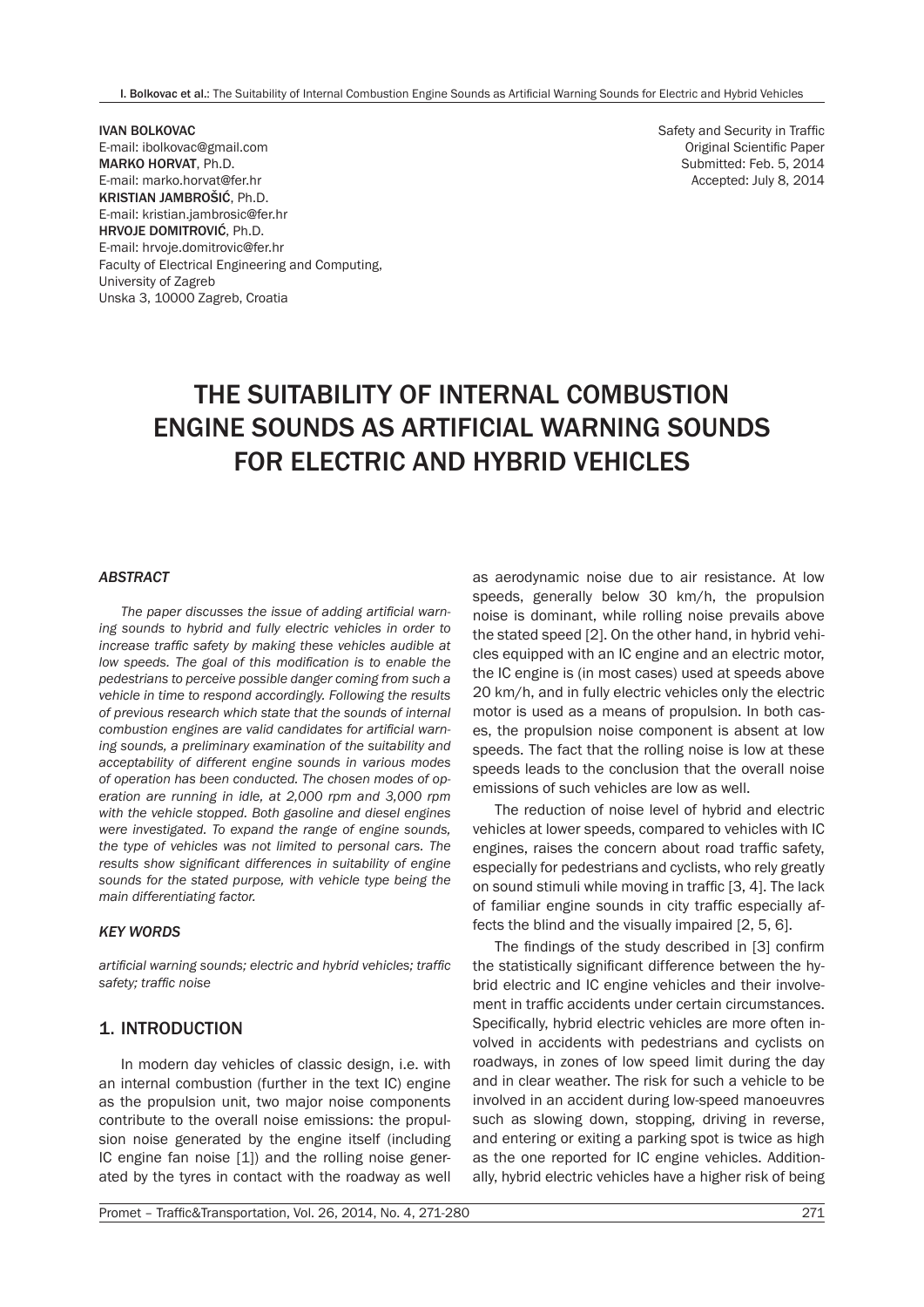involved in an accident if the vehicle is turning, while moving straight bears no significant difference.

In [2], an analysis was performed on the time available to pedestrians and cyclists to react to an oncoming vehicle that is out of direct sight. The conclusion was drawn that the available reaction time for pedestrians and cyclists is significantly shorter in case of hybrid electric vehicles at low speeds, whereas the difference in available reaction time between the two vehicle types becomes insignificant with the increase of speed, all of which can be directly ascribed to the described differences in sound emission. These findings were confirmed by a similar study [7].

To overcome the potential traffic safety hazard caused by excessively low sound emissions from hybrid and fully electric vehicles at low speeds, artificial sound source(s) can be added as an integral part of such a vehicle, which would then serve as a warning to pedestrians and cyclists [2]. Viewed as the best solution to the problem at hand [5], it has lead to passing draft laws on establishing the standards stipulating the obligatory introduction of sound sources below cross-over speed of hybrid and electric vehicles [8]. The cross-over speed is defined as the speed at which the rolling noise and other factors eliminate the need for a separate artificial sound source. Similar legislative is being considered elsewhere as well [2, 9]. On the other hand, the potential for noise reduction in urban areas introduced by the use of electric vehicles cannot be denied. A certain fear arose that the described solution would cancel these efforts [10] and lead to a change in soundscape, which would now be dominated by artificial sounds [2].

The research data in this particular field are fairly limited, as this is a relatively new issue to be dealt with. A simple survey described in [11] tried to give some answers to questions related to this issue. The results showed that the lack of engine sound in hybrid and electric vehicles is generally considered a potential threat to pedestrians. It has also been found that the sound of a vehicle makes people more aware of the speed and position of the vehicle and that people rely greatly on sound stimuli when crossing a road or a street. Furthermore, almost half of the investigated people expressed concern about being pedestrians in traffic together with completely silent vehicles. One third expressed discomfort about the idea of being the drivers of such vehicles. It was generally agreed that adding sound to silent vehicles would make them safer for pedestrians. The second part of the survey dealt with the suitability of different sounds. There were 40% examinees who found the sound of the IC engine and hum to be the most appropriate ones, while 11% considered that no sound was appropriate.

The study described in [12] tested the suitability of different sounds, and white noise was added to the list of acceptable sounds. In continuation, actual sounds were presented together with a video recording of a hybrid vehicle. Again, engine noise was found to be the most suitable sound, followed by white noise and hum. The sounds of a siren and a horn were perceived as unsuitable.

The study described in [13] investigated the detection distance for hybrid vehicles moving at low speed, depending on the artificial sound the vehicle was equipped with. The chosen sounds were the artificial sound of an IC engine, the artificial sound of the engine with the periodical bell sound added to it, and no additional artificial sound. The results showed a significant difference in the detection distance between the no sound and the engine sound condition. Specifically, the test subjects were able to detect the vehicle at a much greater distance when it was equipped with the artificial engine sound. The additional bell sound did not contribute to further increase of the detection distance and was perceived as unsuitable. In the second part of the study, the vehicle detection threshold was investigated in relation to the level of background noise. It was found that the sound pressure level of sound produced by the vehicle has to be at least 2 dB higher than the background noise level for the vehicle to be detected. It was also suggested that a compromise can be reached between noise pollution on one hand and the effort to give a loud enough warning to pedestrians on the other by using directional sound emission from the vehicle.

As a logical continuation and extension of the research described above, the work carried out in this research is focused on investigating the suitability and acceptability of IC engine sounds and the potential for using them as artificial warning sounds for electric and hybrid vehicles. The hypothesis set in the research is that not all engine sounds will be viewed as equally suitable for this purpose. For this reason, a listening experiment was designed to determine people's preferences. The results are to be used in future research related to the design and optimization of acceptable and functional warning sounds.

# 2. THE LISTENING EXPERIMENT

#### *Listeners*

A total of 24 listeners took part in the experiment; 13 of them were male and 11 were female. The age range was 17 to 58, with the mean value of 33.5 and standard deviation of 9.3 years. The listeners were recruited entirely on voluntary and pro bono basis. None of the listeners reported any hearing damage.

#### *Stimuli*

In this experiment the emphasis was put on the differences between sounds generated by various types of internal combustion (IC) engines. Since any kind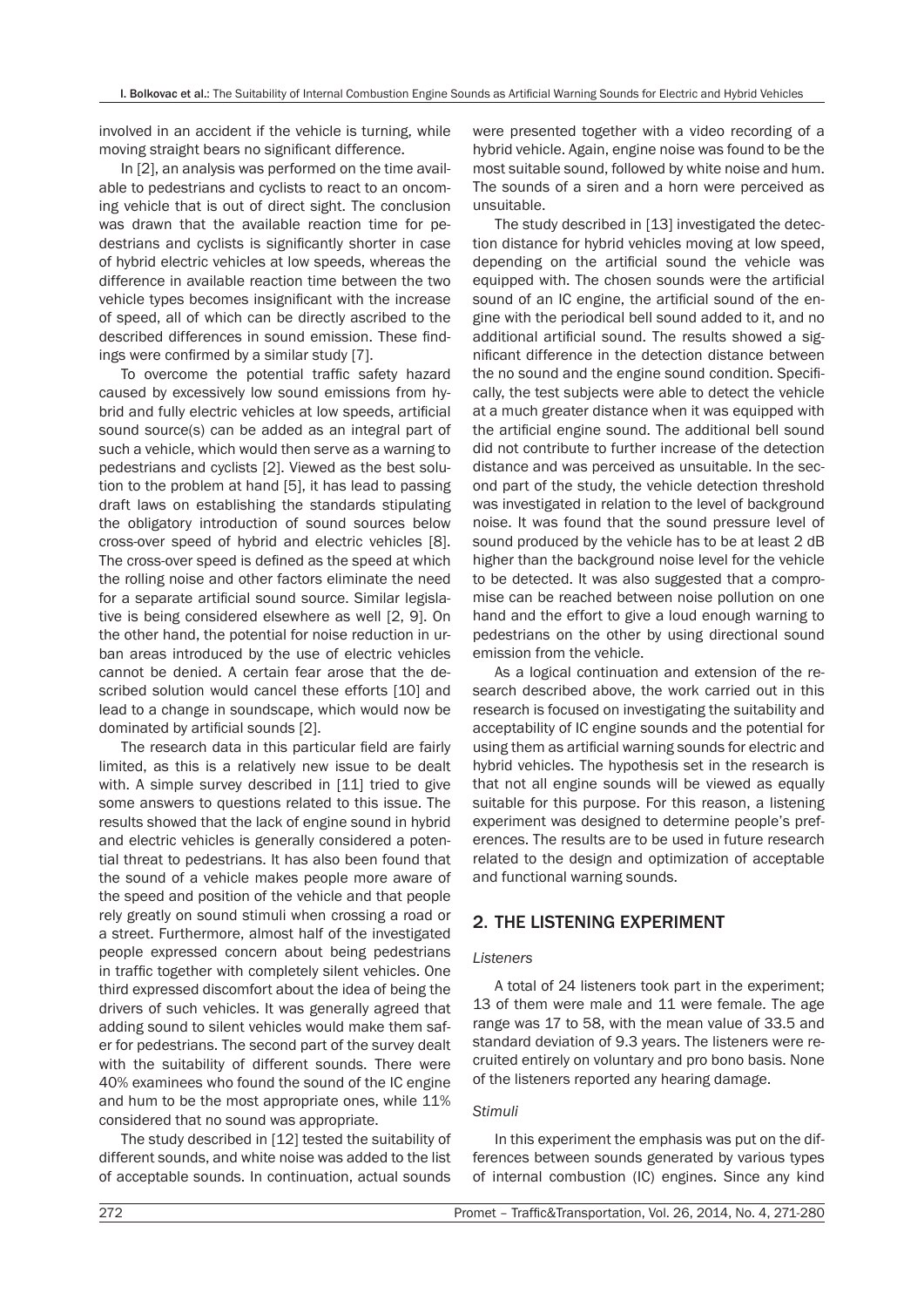| Vehicle No.    | Vehicle type | Manufacturer | Model   | Engine displacement (cm <sup>3</sup> ) | Engine type   |
|----------------|--------------|--------------|---------|----------------------------------------|---------------|
|                | Personal     | Chevrolet    | Cruze   | 1,600                                  | Gasoline      |
| $\overline{2}$ | Delivery van | Ford         | Transit | 2.200                                  | <b>Diesel</b> |
| 3              | Personal     | Peugeot      | 308 SW  | 2,000                                  | <b>Diesel</b> |
| 4              | Personal     | Renault      | Scenic  | 1,600                                  | Gasoline      |
| 5              | Personal     | Renault      | Thalia  | 1,400                                  | Gasoline      |
| 6              | Personal     | Renault      | Twingo  | 1.200                                  | Gasoline      |
|                | Motorcycle   | Yamaha       | TDM 900 | 900                                    | Gasoline      |

*Table 1 - The vehicles and their respective engines chosen for the experiment*

of engine sound has the potential to be used in the sound design process, the decision was made to include engine sounds of other vehicles as well, rather than limiting the investigation to engine sounds of personal cars.

As the final choice, seven vehicles and their respective engine sounds were included in the experiment, as shown in *Table 1*. Five vehicles belong to the category of personal cars, one vehicle is used for transport and delivery and the last vehicle is a motorcycle. The vehicles were selected to obtain a diverse choice of vehicle sizes, engine displacements and engine types.

The sound samples used in the test were obtained by recording the engine sounds using the artificial head aided with binaural microphone pair and a portable two-channel recorder. To minimize the background noise of any kind, the recording procedure was carried out on an abandoned road in a forest, far away from the city. The artificial head was placed at the side of the road with its "ears" at the height of 1.15 metres. The vehicles whose sounds needed to be recorded were then allowed to park in front of the artificial head at a distance of 1 metre, so that the front wheel of the vehicle was right in front of the artificial head. The recording setup is shown in *Figure 1*.

The following engine sounds were recorded: the sound of ignition and engine running in idle (750 – 850 rpm for most engines), engine running at 2,000 rpm and, finally, engine running at 3,000 rpm. To avoid compression artefacts, the sounds were recorded in an uncompressed PCM format with the sampling frequency of 44.1 kHz in 16-bit resolution. A continuous recording was made with a constant gain setting to preserve the information on the level difference between the sounds of different engines. Absolute sound pressure levels were measured with a sound level meter.

Further processing of the raw recording was made on a computer by freeware capable of wav editing. To obtain the highest possible level without clipping, the recording was amplified using peak normalization and then the individual samples were cut out. The first group of samples are 13-second samples which contain the ignition sound and the sound of the engine running in idle mode. The remaining two groups con-



*Figure 1 - Recording setup*

tain 8-second sound samples of the engines running at 2,000 and 3,000 rpm.

#### *Procedure and task*

The listeners took the test one at a time using a reproduction system that consisted of a laptop computer and a pair of high-quality closed headphones capable of providing 32 dB of sound insulation. The level setting was kept constant throughout the experiment.

Each group of sounds described earlier was presented to the listeners separately. The sounds of ignition and running in idle were presented first, followed by the sounds of engines running at 2,000 and 3,000 rpm. All sounds in a given group were presented to the listeners before the evaluation. That way the listeners could familiarize themselves with the entire range of sounds they will be evaluating. After familiarization, the sounds were played in a sequence, allowing the listeners to evaluate their suitability. The chosen range of grades was 1 to 10, where 1 marked a completely unsuitable sound while 10 represented a perfectly suitable sound. The listeners were instructed not to evaluate the sounds based on their preferences on a suitable sound for a single vehicle. Instead, they were asked to imagine a situation in which all vehicles in traffic produced the same sound, i.e. the sound they were evaluating, and to evaluate its suit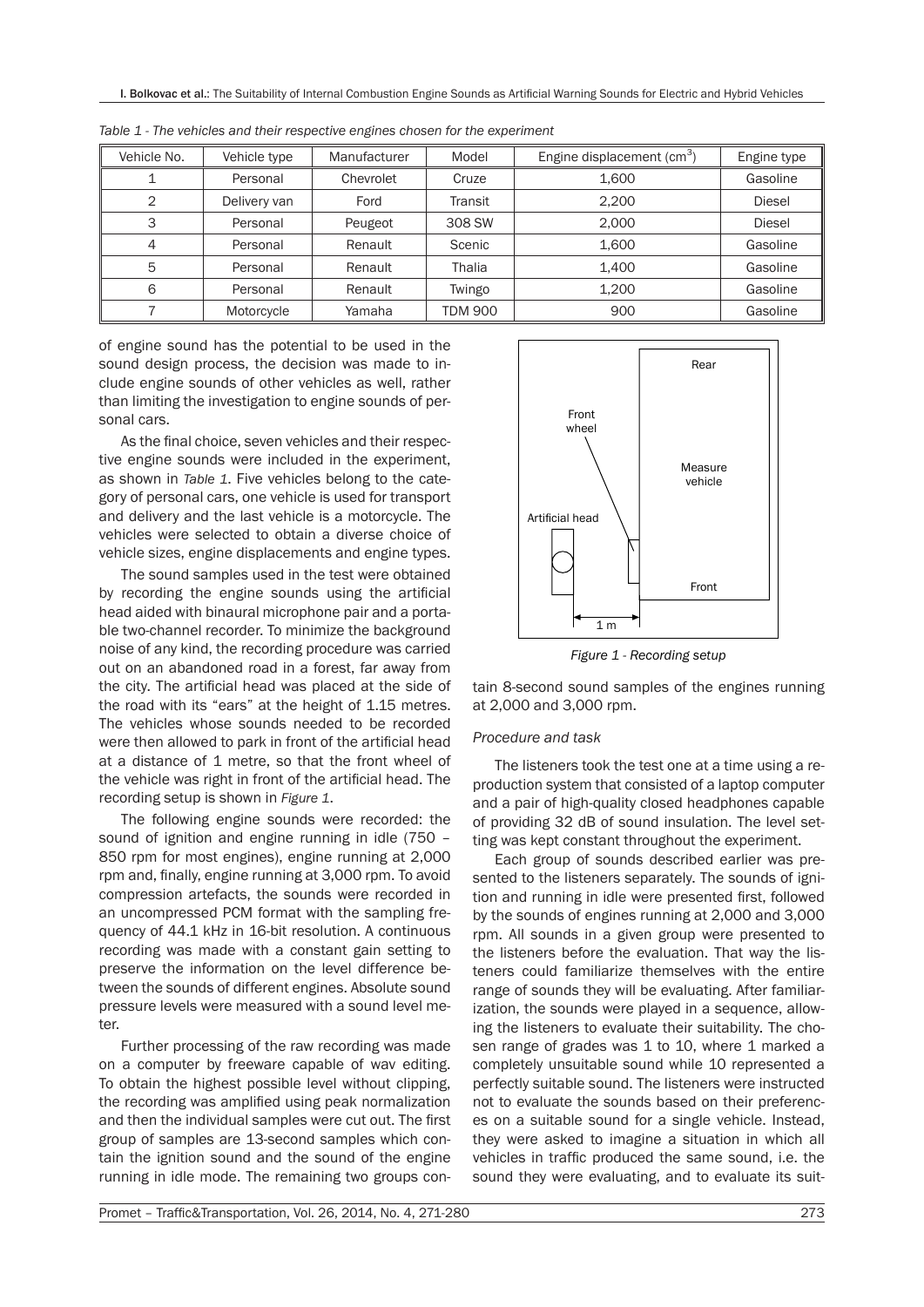ability accordingly. To avoid bias, no information about the vehicles was given to the listeners. To minimize the possibility of systematic errors occurring in the experiment, the reproduction sequence within each group was randomized, and each listener listened and evaluated the samples in an entirely individualized sequence.

# 3. SINGLE-NUMBER OBJECTIVE PARAMETERS

To describe the engine sounds included in the experiment in an objective manner, the recorded sounds were analyzed using well-known models developed for the calculation of psycho-acoustical parameters. Four main groups of single-number parameters were defined; namely, parameters related to the amount of acoustic energy, spectral properties of sound, the amount of fluctuations and tonal properties.

The parameters related to the amount of acoustic energy (sound power) are sound pressure levels, A-weighted and unweighted, and the loudness calculated according to Chalupper and Fastl [14] and Moore and Glasberg [15]. The parameters related to the overall spectral shape are the spectral centroid, and Zwicker and Aures sharpness [16, 17] as the measures of high-frequency content in a sound. The amount of both fast and slow fluctuations in a sound was represented with roughness by Daniel and Weber [18] and Chalupper loudness fluctuation [19], respectively. Tonal properties of sounds were examined by calculating pure and complex tonalness with the Terhardt model [20]. All used models give time-dependant values of parameters as the output, so median values obtained for the entire samples were used as single-number values. Since the engine sounds of interest were considered to be stationary, it was decided not to perform a statistical analysis of the obtained time-dependant values of objective parameters.

Apart from the single-number parameters, the spectra of all the sounds included in the investigation were calculated and analyzed as well.

# 4. RESULTS AND DISCUSSION

The results of the investigations are shown in three subsections. The first subsection presents the results of statistical analysis performed on subjective responses. The second one gives the overview of objective parameters calculated for all sounds included in the experiment. The third subsection shows the correlation between the objective parameters and the grades obtained through subjective evaluation and investigates its statistical significance.

#### *Subjective evaluation*

The results obtained from the listening experiment were analyzed in several steps. To determine whether or not all the listeners have understood and used the grading scale in a similar manner, the original grades given by the listeners were analyzed through ANOVA test. All grades given by each listener were taken into account, assuming that the evaluation criteria set by each listener for themselves were maintained throughout the experiment. The results of this test have shown that there are indeed statistically significant inter-individual differences, with  $F(23,480) = 3.053$ ,  $p < 0.001$ . To solve this, the original grades were standardized for each listener by subtracting the mean value of their grades from an individual grade and dividing that difference with standard deviation, again assuming that the listeners used the grading scale consistently throughout the experiment. The obtained grades, both original and standardized, are shown in Tables 2 and 3 as arithmetic means calculated over all 24 listeners. Standard deviations are shown as well. For a better overview, the results are presented graphically as well as in Figures 2 and 3.

After standardization, the responses to engine sounds in each of the three modes of operation were analyzed separately through a series of ANOVA tests. The tests were performed to determine if there were statistically significant differences between the perceived suitability of these engine sounds as artificial warning sounds, as evaluated by the listeners. The re-

|         | Original grades            |      |      |                    |           |                    |  |  |  |
|---------|----------------------------|------|------|--------------------|-----------|--------------------|--|--|--|
| Vehicle |                            | Idle |      | 2,000 rpm          | 3,000 rpm |                    |  |  |  |
|         | Standard deviation<br>Mean |      | Mean | Standard deviation | Mean      | Standard deviation |  |  |  |
|         | 7.17                       | 1.90 | 7.08 | 1.84               | 5.71      | 1.92               |  |  |  |
| 2       | 4.21                       | 1.93 | 2.38 | 1.58               | 1.79      | 1.25               |  |  |  |
| 3       | 6.25                       | 1.92 | 5.96 | 1.55               | 6.42      | 1.93               |  |  |  |
| 4       | 7.58                       | 1.41 | 7.63 | 1.84               | 6.33      | 1.63               |  |  |  |
| 5       | 5.04                       | 2.31 | 6.08 | 1.95               | 5.88      | 1.54               |  |  |  |
| 6       | 6.79                       | 2.25 | 6.38 | 2.46               | 6.79      | 2.21               |  |  |  |
|         | 2.00                       | 1.67 | 1.92 | 1.59               | 1.63      | 1.47               |  |  |  |

*Table 2 - Original grades as obtained from the experiment, given as mean values and standard deviations*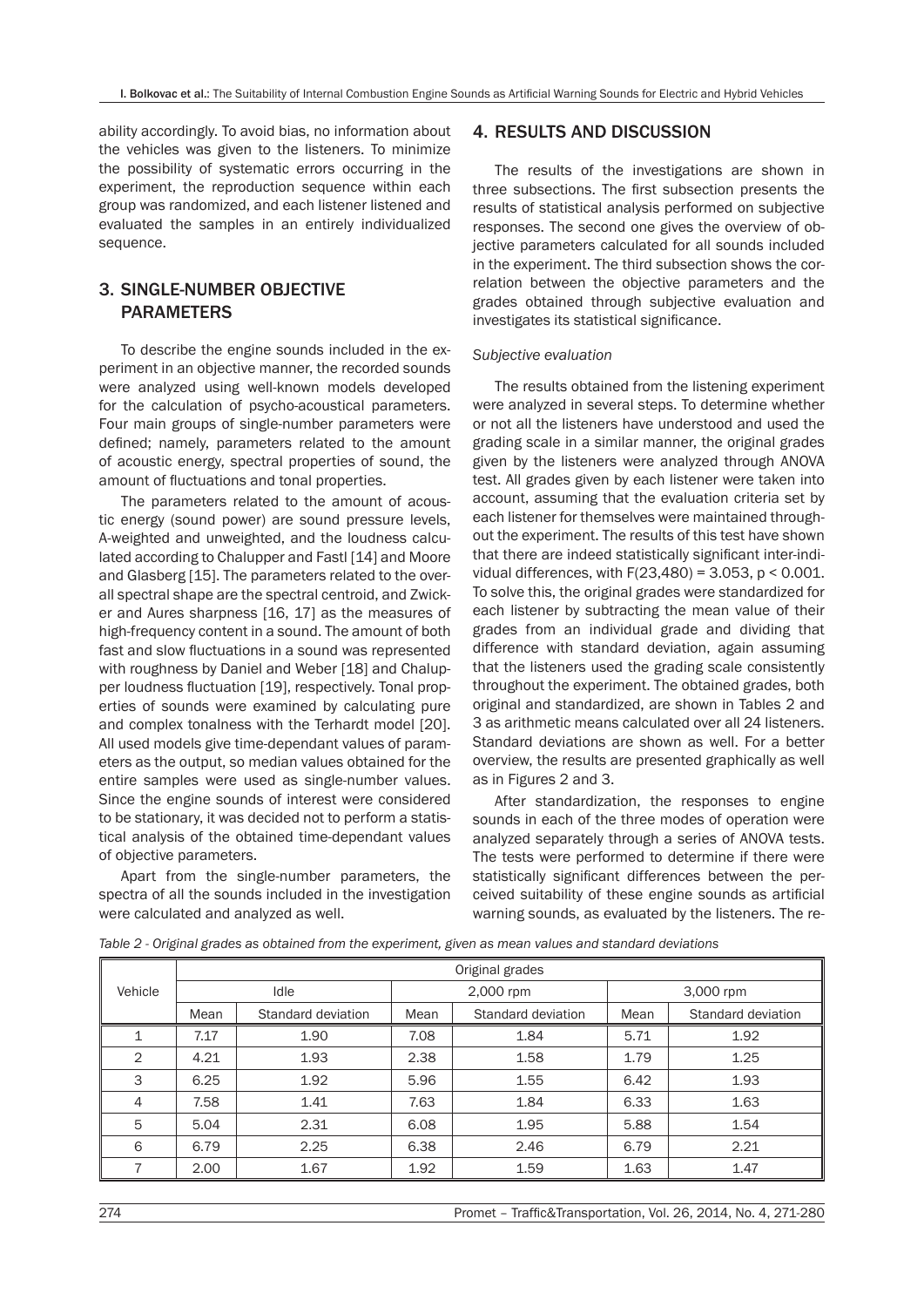|                | Standardized grades        |      |         |                    |           |                    |  |  |  |
|----------------|----------------------------|------|---------|--------------------|-----------|--------------------|--|--|--|
| Vehicle        |                            | Idle |         | 2,000 rpm          | 3,000 rpm |                    |  |  |  |
|                | Mean<br>Standard deviation |      | Mean    | Standard deviation | Mean      | Standard deviation |  |  |  |
|                | 0.73                       | 0.66 | 0.69    | 0.58               | 0.14      | 0.51               |  |  |  |
| 2              | $-0.39$                    | 0.70 | $-1.13$ | 0.43               | $-1.37$   | 0.30               |  |  |  |
| 3              | 0.40                       | 0.51 | 0.30    | 0.57               | 0.46      | 0.72               |  |  |  |
| $\overline{4}$ | 0.90                       | 0.55 | 0.89    | 0.54               | 0.37      | 0.41               |  |  |  |
| 5              | $-0.01$                    | 0.81 | 0.28    | 0.54               | 0.20      | 0.44               |  |  |  |
| 6              | 0.56                       | 0.71 | 0.37    | 0.73               | 0.54      | 0.64               |  |  |  |
| 7              | $-1.24$                    | 0.68 | $-1.27$ | 0.70               | $-1.40$   | 0.78               |  |  |  |

*Table 3 - Standardized grades given as mean values and standard deviations*



*Figure 2 - Original grades obtained for all seven vehicles in all three modes of operation. Mean values are represented with columns, and the error bars represent the range of ±1 standard deviation*

sults of these tests have confirmed that statistically significant differences do exist in all three cases, namely, *F*(6,161) = 30.24, *p* < 0.001 for engine sounds in idle mode, *F*(6,161) = 51.05, *p* < 0.001 for sounds of engines running at 2,000 rpm and *F*(6,161) = 54.45, *p* < 0.001 for sounds of engines running at 3,000 rpm.

As ANOVA test revealed the existence of significant differences in a group of sounds, but does not provide data on the exact sounds that significantly differ from each other, a post-hoc test must be applied as well. In this case Tukey tests were performed to complement the results of ANOVA tests. The chosen significance level was 0.05.

For the sounds of engines running in idle mode, several significant differences were found, thereby allowing the forming of a preference list. Specifically, the suitability of sound 7 is significantly lower than of all the other ones. Sound 2 also differs significantly from the other ones in the group, i.e. its suitability is higher than for sound 7, but lower than for all the others except sound 5, so the two can be put into the same subgroup of sounds. The suitability of sounds 1 and 4 is the highest and significantly differs from the suitability of sounds 2, 5 and 7, leaving sounds 3 and 6 in the subgroup with the second highest suitability.



*Figure 3 - Standardized grades obtained for all seven vehicles in all three modes of operation. Mean values are represented with columns, and the error bars represent the range of ±1 standard deviation*

For sounds of engines running at 2,000 rpm, the suitability of sounds 2 and 7 is significantly lower than for all the other ones, whereas sound 4 is evaluated as the most suitable and differs significantly from all the other sounds except sound 1 as the second most suitable one. Sounds 3, 5 and 6 are found between the extremes, and differ significantly from sounds 2 and 7 on one hand and sound 4 on the other.

Finally, for sounds of engines running at 3,000 rpm, the suitability of sounds 2 and 7 is again evaluated as significantly lower than for all the other ones, while the remaining sounds do not differ significantly among themselves.

#### *Objective analysis*

Using the models for calculating the objective parameters listed in Section 3, the single-number values of these parameters were obtained, as listed in *Table 4*.

The data shown in *Table 4* reveal a great variety of sounds included in the listening experiment, regarding their basic physical and psycho-acoustical properties described with appropriate parameters. The range of unweighted sound pressure levels exceeds 40 dB, and all the A-weighted ones can be placed within a 30 dB interval. Expressed in terms of loudness, the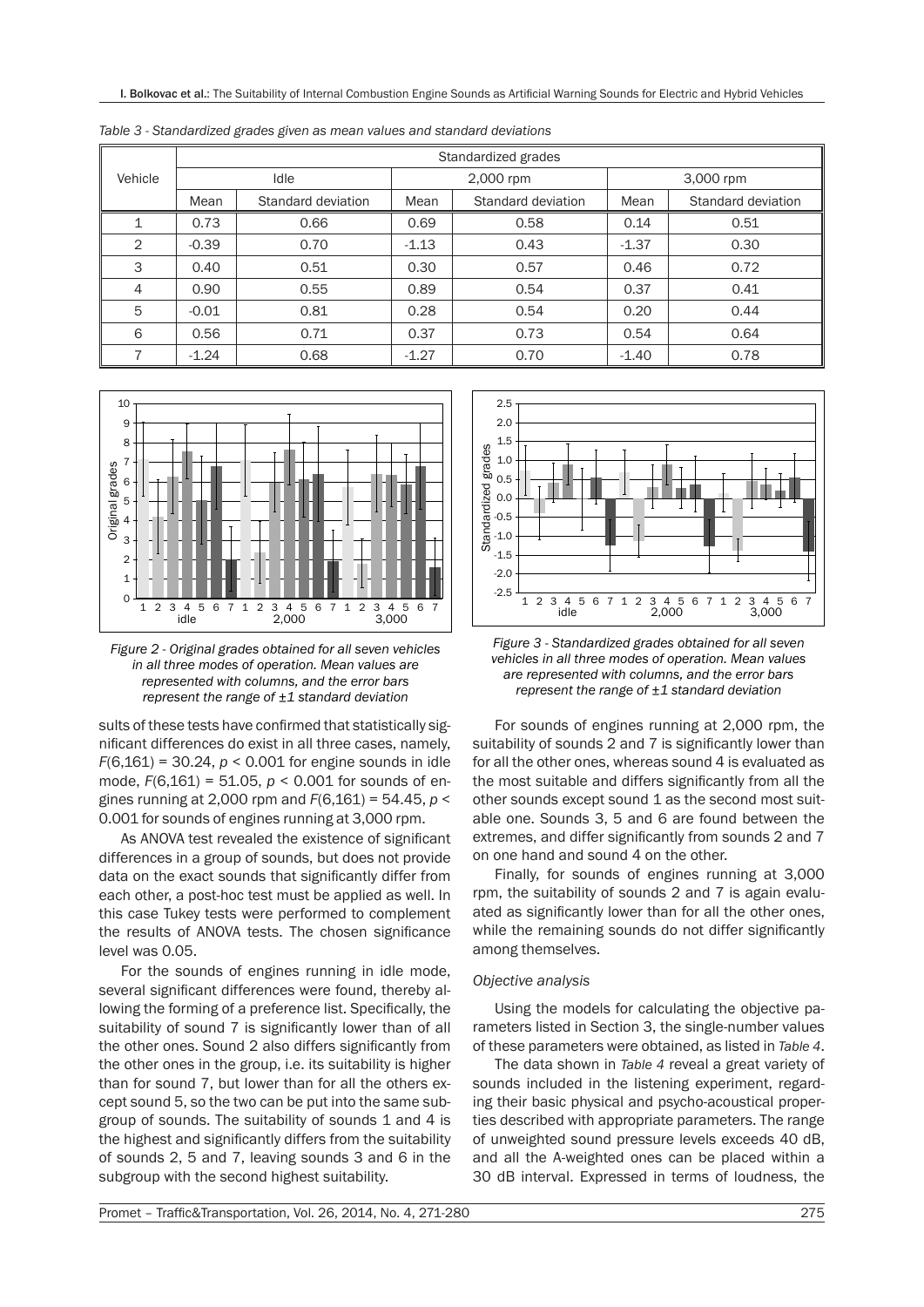ratio of loudness of the loudest and the softest sound reaches between 6 and 7, depending on the loudness model used for analysis. In any case, a wide range of sound power of various engines running in three different regimes results in the observed changes in sound pressure level and loudness and is expected to have a profound influence on the perception of these sounds. The values of Zwicker sharpness are generally lower than the ones observed in previous studies on the machinery-generated noise [21]. In this case the contribution of low frequency content to the overall spectrum is considerable, whereas in previous research the low frequency content of investigated sounds was negligible. It is interesting to notice that the changes in loudness-dependant Aures sharpness do not follow the changes in loudness in the extent observed in previous research. Besides loudness and sharpness, the amount of fluctuations in a sound was found to be one of the properties of sound with major influence on the perception of both the machinery sounds and the sources that generated them. Given the typical operation cycle of an engine, it is expected that rapid fluctuations present in a sound, represented with objective

roughness, will profoundly influence the way engine sounds are perceived. Slow fluctuations described with loudness fluctuation are emphasized in the sound of vehicle No. 7, i.e. the motorcycle, especially when running in idle mode and at 2,000 rpm, given the highly impulsive nature of its sound. Finally, tonal properties represented with pure and complex tonalness generally become more pronounced with the increase of rotational speed. As such, the lowest values were observed for sounds of engines running in idle mode, which in general have a noise-like character. As the rotational speed of the engine increases, the tonality of the overall sound increases and is determined by the amplitudes of the fundamental frequency component and its harmonics.

The spectra of all the sounds are shown in *Figure 4*. The lowermost lines in the charts show the spectra of engine sounds in idle mode, the middle ones represent the spectra of sounds emitted by engines running at 2,000 rpm, whereas the uppermost lines display the spectra of engine sounds at 3,000 rpm. The spectra calculated for sounds in idle mode maintained accurate levels, and the spectra of sounds at 2,000 and

*Table 4 - Single-number values of objective parameters describing the engine sounds*

| Vehicle        | operation<br>Mode of | Chalupperr (sone)<br>Loudness | Moore (sone)<br>Loudness | Sound pressure<br>level LAF (dBA) | Sound pressure<br>level LZF (dBZ) | centroid (Hz)<br>Spectral | Aures (acum)<br>Sharpness | Zwicker (acum)<br>Sharpness | Roughness (asper) | Loudness fluc-<br>tuation () | (tu)<br>tonalness<br>Pure | tonalness (tu)<br>Complex |
|----------------|----------------------|-------------------------------|--------------------------|-----------------------------------|-----------------------------------|---------------------------|---------------------------|-----------------------------|-------------------|------------------------------|---------------------------|---------------------------|
| 1              | idle                 | 9.29                          | 15.10                    | 54.1                              | 58.5                              | 1,390                     | 3.37                      | 1.71                        | 0.03              | 0.50                         | 0.19                      | 0.03                      |
| $\mathbf{2}$   | idle                 | 21.40                         | 32.56                    | 67.7                              | 81.2                              | 338                       | 4.77                      | 1.90                        | 0.25              | 0.66                         | 0.21                      | 0.02                      |
| 3              | idle                 | 14.02                         | 21.44                    | 61.6                              | 73.3                              | 138                       | 3.05                      | 1.46                        | 0.12              | 0.65                         | 0.21                      | 0.02                      |
| 4              | idle                 | 8.81                          | 14.28                    | 54.0                              | 58.6                              | 727                       | 3.03                      | 1.58                        | 0.03              | 0.60                         | 0.18                      | 0.02                      |
| 5              | idle                 | 11.53                         | 18.27                    | 57.9                              | 66.6                              | 369                       | 3.24                      | 1.59                        | 0.06              | 0.73                         | 0.18                      | 0.02                      |
| 6              | idle                 | 8.93                          | 14.62                    | 53.7                              | 75.8                              | 46                        | 3.27                      | 1.67                        | 0.08              | 0.74                         | 0.20                      | 0.03                      |
| $\overline{7}$ | idle                 | 33.95                         | 42.68                    | 73.4                              | 95.8                              | 70                        | 3.88                      | 1.42                        | 0.54              | 1.32                         | 0.26                      | 0.03                      |
| $\mathbf 1$    | 2,000                | 20.70                         | 31.00                    | 65.8                              | 72.9                              | 731                       | 4.23                      | 1.73                        | 0.03              | 0.38                         | 0.44                      | 0.07                      |
| 2              | 2,000                | 42.03                         | 61.30                    | 79.7                              | 82.4                              | 3,452                     | 6.39                      | 1.96                        | 0.09              | 0.39                         | 0.48                      | 0.06                      |
| 3              | 2,000                | 30.58                         | 42.58                    | 71.6                              | 86.1                              | 141                       | 4.08                      | 1.50                        | 0.04              | 0.36                         | 0.47                      | 0.07                      |
| 4              | 2,000                | 20.60                         | 31.93                    | 67.3                              | 69.6                              | 1,545                     | 4.21                      | 1.71                        | 0.04              | 0.36                         | 0.39                      | 0.06                      |
| 5              | 2,000                | 24.82                         | 36.67                    | 69.9                              | 74.3                              | 906                       | 4.22                      | 1.66                        | 0.04              | 0.41                         | 0.49                      | 0.08                      |
| 6              | 2,000                | 18.98                         | 29.52                    | 66.2                              | 70.0                              | 1,075                     | 4.12                      | 1.72                        | 0.04              | 0.54                         | 0.38                      | 0.05                      |
| $\overline{7}$ | 2,000                | 51.63                         | 60.35                    | 80.9                              | 99.7                              | 100                       | 4.33                      | 1.36                        | 0.51              | 1.22                         | 0.28                      | 0.03                      |
| 1              | 3,000                | 31.64                         | 47.62                    | 74.4                              | 76.5                              | 1,628                     | 4.98                      | 1.73                        | 0.07              | 0.32                         | 0.83                      | 0.17                      |
| $\overline{c}$ | 3,000                | 55.74                         | 81.27                    | 85.1                              | 86.4                              | 4,222                     | 7.51                      | 2.00                        | 0.10              | 0.32                         | 0.45                      | 0.06                      |
| 3              | 3,000                | 39.20                         | 55.82                    | 76.9                              | 83.8                              | 523                       | 4.87                      | 1.59                        | 0.04              | 0.29                         | 0.54                      | 0.08                      |
| 4              | 3,000                | 35.04                         | 50.49                    | 75.8                              | 79.1                              | 1,099                     | 4.95                      | 1.68                        | 0.03              | 0.33                         | 0.79                      | 0.13                      |
| 5              | 3,000                | 34.36                         | 49.87                    | 75.4                              | 79.1                              | 1,113                     | 4.92                      | 1.70                        | 0.06              | 0.34                         | 0.54                      | 0.08                      |
| 6              | 3,000                | 28.78                         | 43.34                    | 72.4                              | 75.2                              | 1,830                     | 5.10                      | 1.82                        | 0.04              | 0.35                         | 0.51                      | 0.08                      |
| $\overline{7}$ | 3,000                | 63.04                         | 74.85                    | 84.5                              | 101.8                             | 112                       | 5.10                      | 1.45                        | 0.20              | 0.62                         | 0.27                      | 0.03                      |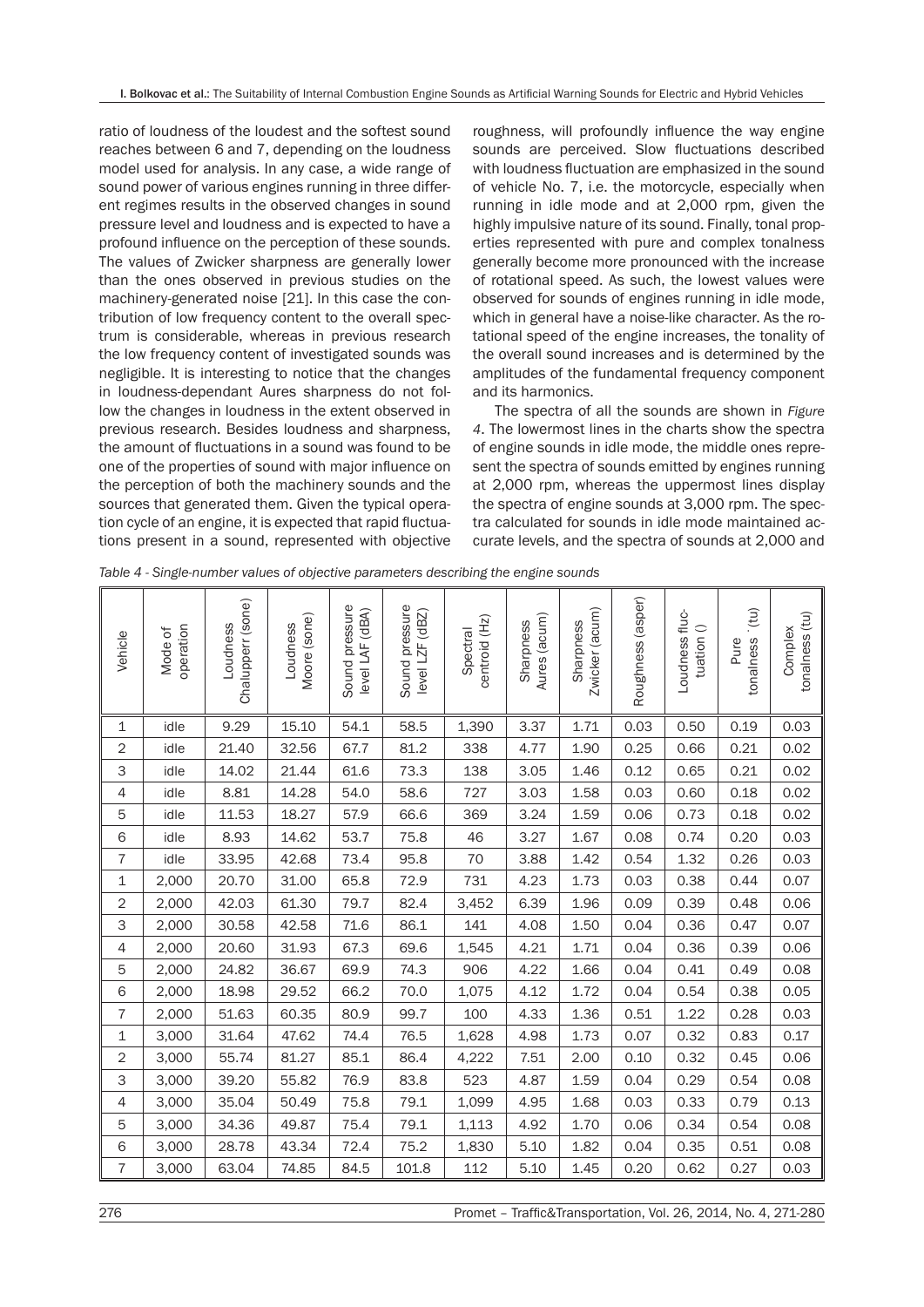

*Figure 4 - Spectra of all the sounds in idle mode (bottom full line – accurate level), at 2,000 rpm (middle dashed line – shifted up by 25 dB) and 3,000 rpm (top dotted line – shifted up by 50 dB): 1 (top left), 2 (top right), 3 (mid left), 4 (mid right), 5 (low left), 6 (low right) and 7 (bottom left).*

3,000 rpm have been shifted vertically by 25 and 50 dB, respectively, for better visibility.

The spectra of sounds recorded for all three modes of operation show distinct frequency components directly related to the rotational speed of the engine and the number of cylinders in it. Specifically, 4-cylinder engines in vehicles 1-6 with two explosions per each revolution of the crankshaft generate fundamental frequencies in the vicinity of 25 Hz, which corresponds to a rotational speed of 750 rpm. At 2,000 and 3,000 rpm, the fundamental frequencies are found at 66.6 Hz and 100 Hz, respectively. Besides fundamental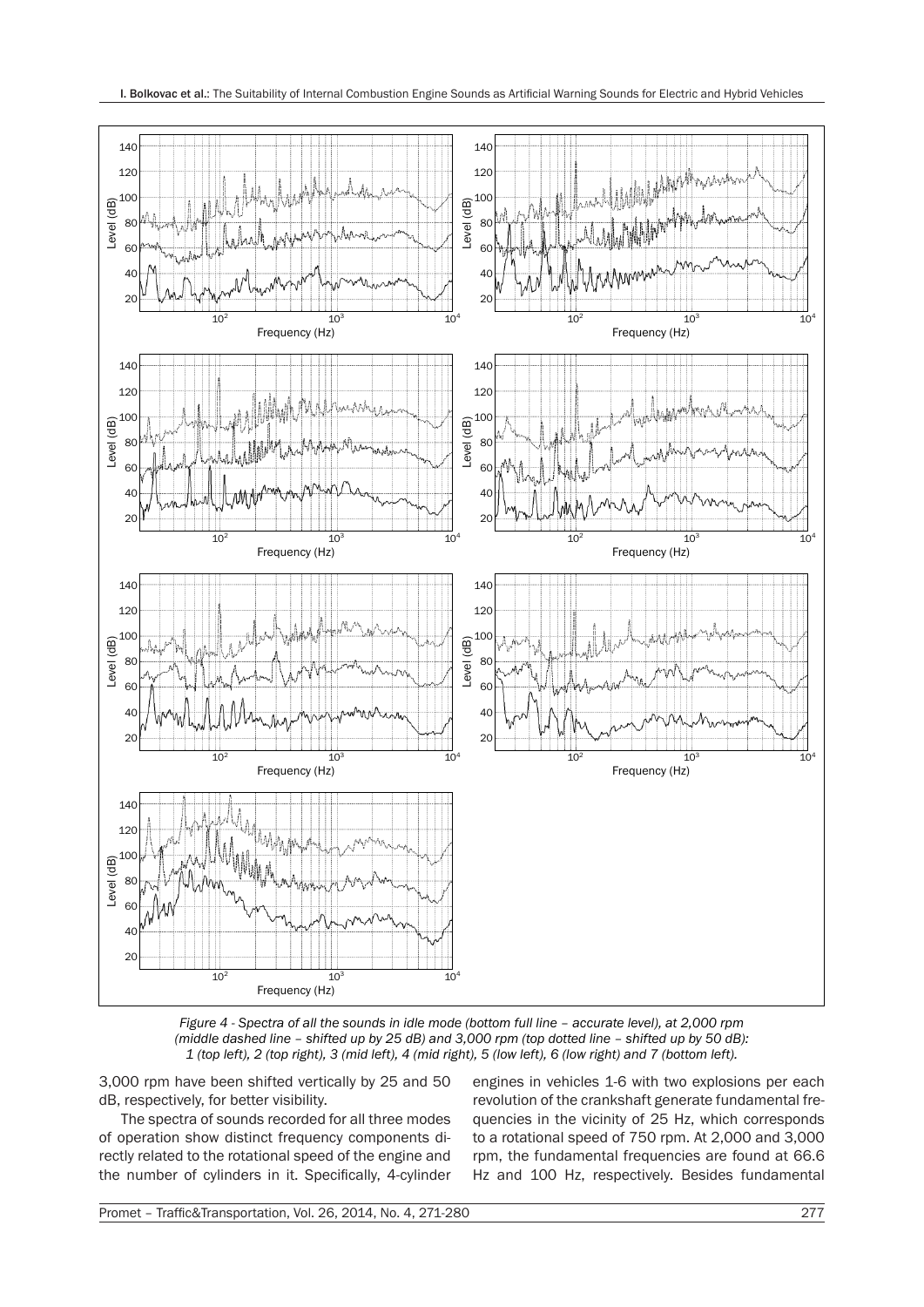frequencies, their harmonics can also be observed in the spectra. Subharmonic components are present as well, namely the 2nd subharmonics at 33 Hz and 50 Hz, respectively, as well as the 4th subharmonic at 25 Hz for sounds of engines running at 3,000 rpm. A pronounced fourth subharmonic at 16 Hz was observed for vehicles 2 and 3 with diesel engines running at 2,000 rpm, although it cannot be seen in the charts. Additionally, the spectra of sounds of these two engines running at 2,000 and 3,000 rpm show prominent tonal components in the frequency range from 150 – 500 Hz which are the result of intermodulation, whereas such components are not visible for gasoline engines 1, 4, 5 and 6. It was also observed that the sounds of diesel engines have more prominent tonal components in idle mode than gasoline engines.

The sound of the motorcycle engine (vehicle 7) shares some of the spectral properties with other investigated engine sounds, namely the prominent tonal components. Due to a 2-cylinder assembly with one explosion per revolution of the crankshaft, the fundamental frequency in this case is an octave lower, namely 33 and 50 Hz if the engine is running at 2,000 and 3,000 rpm, respectively. Harmonic and subharmonic components, as well as prominent intermodulation components are present in the spectrum. However, the overall spectral shape of this particular engine sound shows a major difference in comparison with other investigated engine sounds. The low-frequency content in the spectrum is excessively emphasized, most likely by design in this case, and the overly elevated levels of low-frequency components are maintained in all three investigated modes of operation. On the other hand, the spectra of other engine sounds reveal a flat overall spectral shape in idle mode, apart from prominent tonal

components. Furthermore, the increase in rotational speed leads to shifting the energy content towards higher frequencies, thus rendering the low-frequency content unimportant and not perceivable in the overall sound.

# *The correlation between subjective grades and objective measures*

Finally, the relationships between objective psycho-acoustical parameters that describe the engine sounds and the subjectively evaluated suitability have been investigated by means of Pearson correlation. The correlation coefficients were calculated for each mode of operation separately, as well as for all three modes of operation combined, as shown in *Table 5*. Statistically significant correlation coefficients are marked according to the significance level, namely, 0.05, 0.01, 0.001 and 0.0001.

The results of the correlation analysis show that the amount of acoustic energy emitted by an IC engine, i.e. its sound power has the strongest influence on the perception of suitability of the sound of such an engine as an artificial warning sound. All parameters displaying sound pressure levels and loudness are in statistically significant correlation with subjective evaluations of suitability at different significance levels, as shown in *Table 5*. Parameters related to the overall spectral shape, i.e. sharpness and spectral centroid do not appear to be relevant for the perception of suitability, and the same conclusion can be drawn for tonality-based parameters. On the other hand, the amount of fluctuation in an engine sound has an influence on perception of its suitability, as shown with statistically significant correlation coefficients between objective roughness and loudness fluctuation on one side and the evaluated suitability on the other.

*Table 5 - Pearson correlation coefficients between objective parameters and subjective grades*

|                          | Mode of operation       |                         |                         |                         |  |  |  |  |
|--------------------------|-------------------------|-------------------------|-------------------------|-------------------------|--|--|--|--|
| Objective parameter      | Idle                    | 2,000 rpm               | 3,000 rpm               | All                     |  |  |  |  |
| Loudness (Zwicker)       | $-0.952$ <sup>iii</sup> | $-0.947$ <sup>ii</sup>  | $-0.945$ <sup>ii</sup>  | $-0.776$ <sup>iv</sup>  |  |  |  |  |
| Loudness (Moore)         | $-0.953$ <sup>iii</sup> | $-0.958$ <sup>iii</sup> | $-0.946$ <sup>ii</sup>  | $-0.724$ <sup>iii</sup> |  |  |  |  |
| Sound pressure level LAF | $-0.938$ <sup>ii</sup>  | $-0.964$ <sup>iii</sup> | $-0.955$ <sup>iii</sup> | $-0.696$ <sup>iii</sup> |  |  |  |  |
| Sound pressure level LZF | $-0.890$ <sup>ii</sup>  | $-0.800$                | $-0.809'$               | $-0.804^{\text{iv}}$    |  |  |  |  |
| Spectral centroid        | 0.513                   | $-0.271$                | $-0.330$                | $-0.220$                |  |  |  |  |
| Sharpness (Aures)        | $-0.645$                | $-0.629$                | $-0.663$                | $-0.558$ <sup>ii</sup>  |  |  |  |  |
| Sharpness (Zwicker)      | 0.185                   | 0.111                   | $-0.045$                | 0.041                   |  |  |  |  |
| Roughness                | $-0.935$ <sup>ii</sup>  | $-0.735$                | $-0.867$                | $-0.697$ <sup>iii</sup> |  |  |  |  |
| Loudness fluctuation     | $-0.855'$               | $-0.649$                | $-0.622$                | $-0.462$ <sup>i</sup>   |  |  |  |  |
| Pure tonalness           | $-0.832$ <sup>i</sup>   | 0.303                   | 0.646                   | 0.100                   |  |  |  |  |
| Complex tonalness        | $-0.149$                | 0.590                   | 0.588                   | 0.196                   |  |  |  |  |

*Statistically significant at 0.05<sup>i</sup> , 0.01ii, 0.001iii and 0.0001iv level*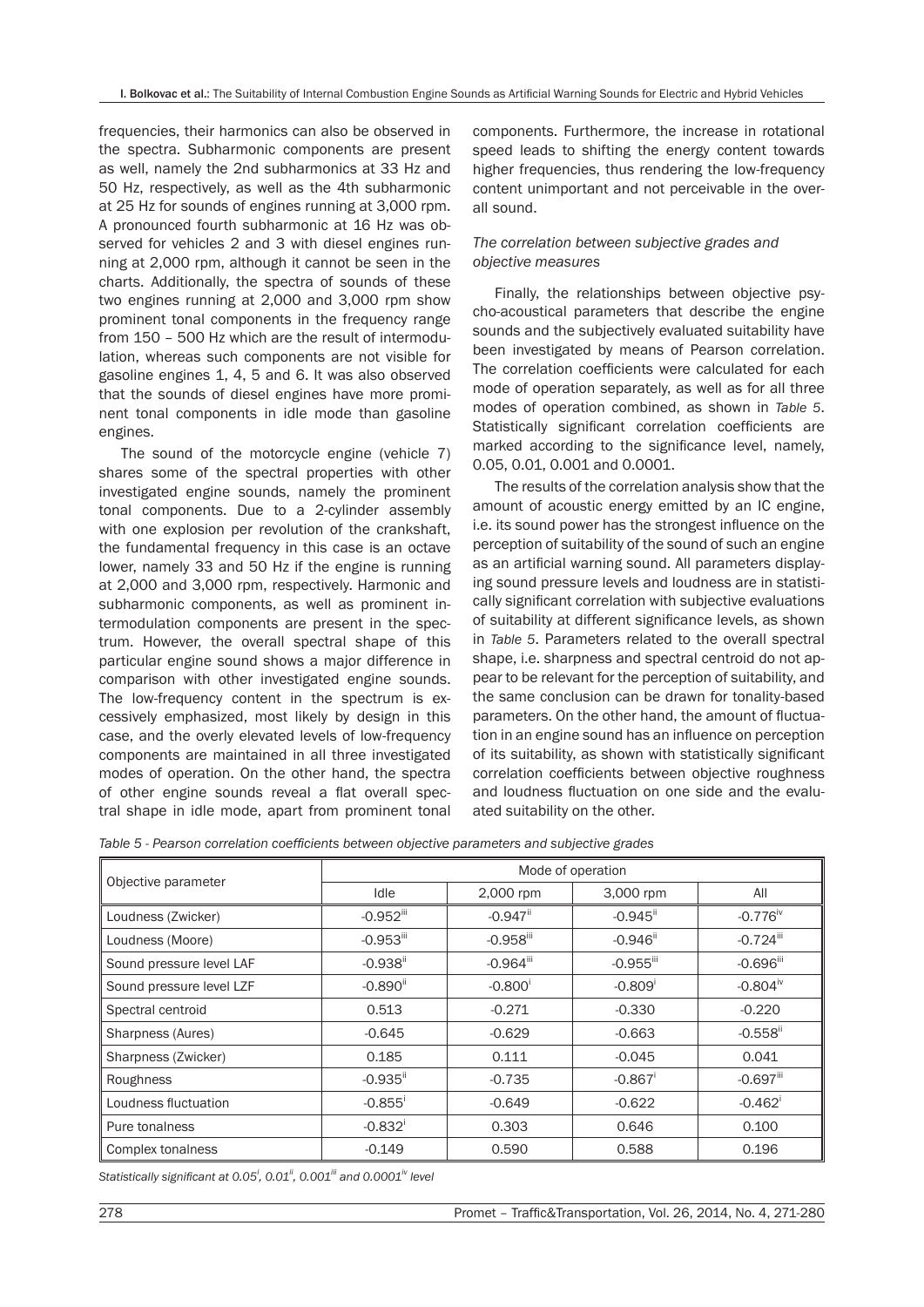# 5. CONCLUSION

The research shows evident differences in acceptability of different IC engine sounds which could be potentially used as artificial warning sounds for hybrid and electric vehicles. The results of the investigation lead to the conclusion that the loudness of a sound of an IC engine is the determining factor for it to be accepted as a suitable candidate to be used as an artificial sound of an electric/hybrid vehicle. This result was expected, having in mind the exact nature of the task given to the listeners, i.e. to evaluate the acceptability of an engine sound assuming that all vehicles in traffic would be equipped with a source of such a sound, rather than just a single vehicle. Excessively strong fluctuations in an engine sound are viewed as an undesirable property as well, thereby confirming the results of previous research performed sound quality of power tools, in which such fluctuations were perceived as a sign of malfunction. The results of objective analysis of engine sounds go in favour of sounds of gasoline engines over diesel powered ones. Furthermore, engine sounds with a well-balanced frequency spectrum are evaluated as more acceptable. The sounds that have been made excessively loud by design or some other undesirable property has been emphasized, e.g. excessive fluctuations, are considered to be unsuitable.

Future work is to address in detail the desirable and undesirable features of IC engine sounds, thus making them more or less acceptable for the desired purpose. To remove the influence of loudness as the most prominent characteristic of sound, the loudness of the samples is to be normalized in future listening experiments.

#### ACKNOWLEDGEMENT

This work has been supported by the European Community Seventh Framework Programme under grant No. 285939 (ACROSS).

#### IVAN BOLKOVAC

E-mail: ibolkovac@gmail.com Dr. sc. MARKO HORVAT E-mail: marko.horvat@fer.hr Dr. sc. KRISTIAN JAMBROŠIĆ E-mail: kristian.jambrosic@fer.hr Dr. sc. HRVOJE DOMITROVIĆ E-mail: hrvoje.domitrovic@fer.hr Fakultet elektrotehnike i računarstva, Sveučilište u Zagrebu Unska 3, Zagreb, Hrvatska

#### *SAŽETAK*

### *PRIKLADNOST ZVUKOVA MOTORA S UNUTARNJIM IZGARANJEM KAO UMJETNIH ZVUKOVA UPOZORAVANJA ZA ELEKTRIČNA I HIBRIDNA VOZILA*

*U radu se govori o problemu dodavanja umjetnih zvukova upozoravanja hibridnim i potpuno električnim vozilima s ciljem povećanja sigurnosti prometa, čime takva vozila postaju čujna i pri malim brzinama kretanja. Time je pješacima omogućeno pravovremeno uočavanje potencijalne opasnosti koju takvo vozilo predstavlja. Na temelju prijašnjih istraživanja koja zvukove motora s unutarnjim izgaranjem svrstavaju među legitimne potencijalne zvukove upozoravanja koje treba dodati hibridnim ili električnim vozilima, provedeno je preliminarno ispitivanje prikladnosti i prihvatljivosti zvukova motora u različitim režimima rada. Konkretno, uzeti su zvukovi motora pri radu u praznom hodu te na dvije i tri tisuće okretaja u minuti, dok je vozilo zaustavljeno. U obzir su uzeti i benzinski i dizelski motori. Radi povećanja broja i raznolikosti zvukova motora, istraživanje nije ograničeno samo na osobna vozila. Rezultati istraživanja otkrivaju značajne razlike u prikladnosti zvukova motora u navedenu svrhu, pri čemu upravo tip vozila predstavlja glavni utjecajni čimbenik.*

# *KLJUČNE RIJEČI*

*umjetni zvukovi upozoravanja; električna i hibridna vozila; sigurnost prometa; buka prometa*

# **REFERENCES**

- [1] Čudina M. *Mechanisms of Noise Generation in Internal Combustion Engine Cooling Fans* [in Croatian]. Promet. 1995;7(4):89-93.
- [2] Verheijen E, Jabben J. *Effect of electric cars on traffic noise and safety* [Internet]. RIVM letter report 680300009/2010. The National Institute for Public Health and the Environment (RIVM), Bilthoven, The Netherlands; 2010 [cited 2014 Feb 1]. Available from: http://www.rivm.nl/bibliotheek/rapporten/680300009.pdf
- [3] Hanna R. *Incidence of Pedestrian and Bicyclist Crashes by Hybrid Electric Passenger Vehicles* [Internet]. National Highway Traffic Safety Administration. U.S. Department of Transportation, Washington, DC, USA; 2009 [cited 2014 Feb 1]. Available from: http://wwwnrd.nhtsa.dot.gov/Pubs/811204.PDF
- [4] Barton BK, Ulrich TA, Lew R. *Auditory detection and localization of approaching vehicles*. Accident analysis and prevention. 2012 Nov;49:347-53.
- [5] Sauerburger D. *Quiet Cars and the Safety of Blind Pedestrians*. Docket No. NHTSA-2008-0108, 2008; 2008 [cited 2014 Feb 1]. Available from: http://www.sauerburger.org/dona/quietp
- [6] Raymund F. *Blind Pedestrians Say Quiet Hybrids Pose Safety Threat*. The Wall Street Journal. New York, USA; 2007 [cited 2014 Feb 1]. Available from: http://online. wsj.com/news/articles/SB117133115592406662
- [7] Anon. *A Study on Approach Audible System for Hybrid Vehicles and Electric vehicles* [Internet]. Second Re-